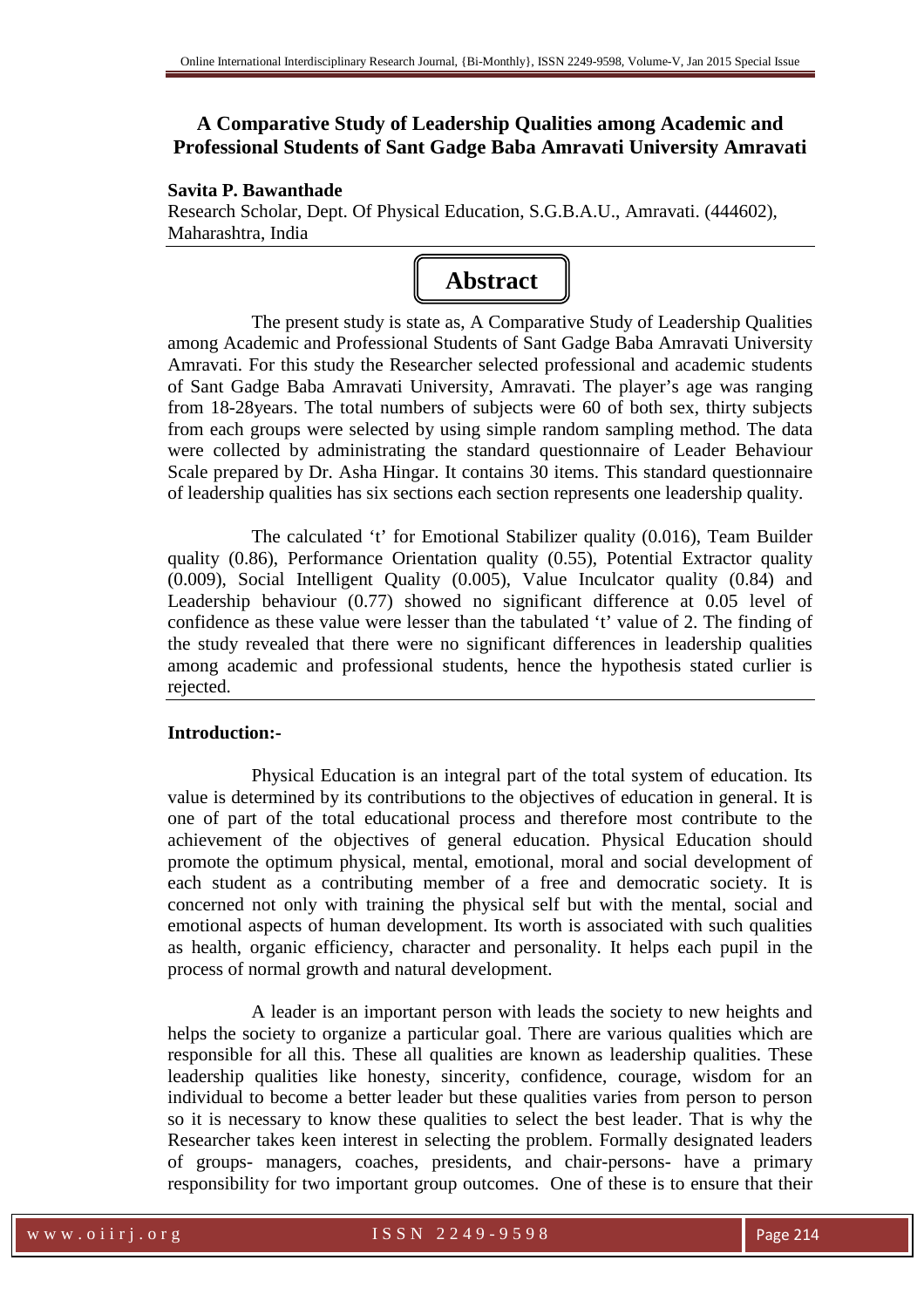group meets its goal and objectives, that is, achieves task success. The second is to facilitate member satisfaction, that is, to ensure that the needs and aspirations of the individual group members are fulfilled.

The present study was undertaken to compare the Leadership qualities between Professional students and Academic students of Sant Gadge Baba Amravati University, Amravati for the present study, sixty subjects thirty professional and thirty academic were selected by means of sample random sampling from various professional and academic departments of Sant Gadge Baba Amravati University Amravati. The researcher scholar was very much interested to study the comparison of Leadership qualities between Professional students Academic students Of Sant Gadge Baba Amravati University For the study, the standard questionnaire of Leader Behaviour Scale prepared by Dr. Asha Hingar used for the collection of data. It contains 30 items. This standard questionnaire of leadership qualities has six sections each section represents one leadership quality. The first section composed of questions related to Emotional Stabilizer, second section Team Builder, third section, Performance Orientation, forth Potential Extractor, fifth Social Intelligence and sixth Value inculcator.

### **Statement of the problem: -**

The present study is state as, in A Comparative Study of Leadership Qualities among Academic and Professional Students of Sant Gadge Baba Amravati University Amravati. The main purpose of the study was to investigate the leadership quality among Academic and Professional students of Sant Gadge Baba Amravati University, Amravati. It was hypothesized that there will be a significant difference between the leadership qualities between Academic and Professional students of Sant Gadge Baba Amravati University Amravati. For this study the Researcher selected the academic and professional students of Sant Gadge Baba Amravati University Amravati. The age of the subjects would be ranging from 18 to 28 years. The total number of subjects were 60, thirty subjects from each groups namely Academic and Professional course. The subjects were selected by using simple random sampling method.

## **Criterion measurement: -**

The standard questionnaire of Leader Behaviour Scale, prepared by Dr. Asha Hingar was used for the collection of data. It contains 30 items. This standard questionnaire of leadership qualities has six sections each section represents one leadership quality. The first section composed of questions related to Emotional Stabilizer, second section Team Builder, third section, Performance Orientation, forth Potential Extractor, fifth Social Intelligence and sixth Value inculcator. The leadership quality scale Questionnaire is the set of 30 questions and each question has four responses viz. strongly agree, Always, Usually, Sometimes, Rarely, Never. The 'six Factor leadership Inventory' includes thirty items for this investigation, which is divided into six sections namely: Emotional Stabilizer quality, Team Builder quality, Orientation quality, Potential Extractor, Social Intelligence and Value inculcator. Each section has five questions and each question has five responses viz. Always, Usually, Sometimes Rarely, and Never. The scoring of this questionnaire is done section wise that each section is separately scored. In this way the scoring of the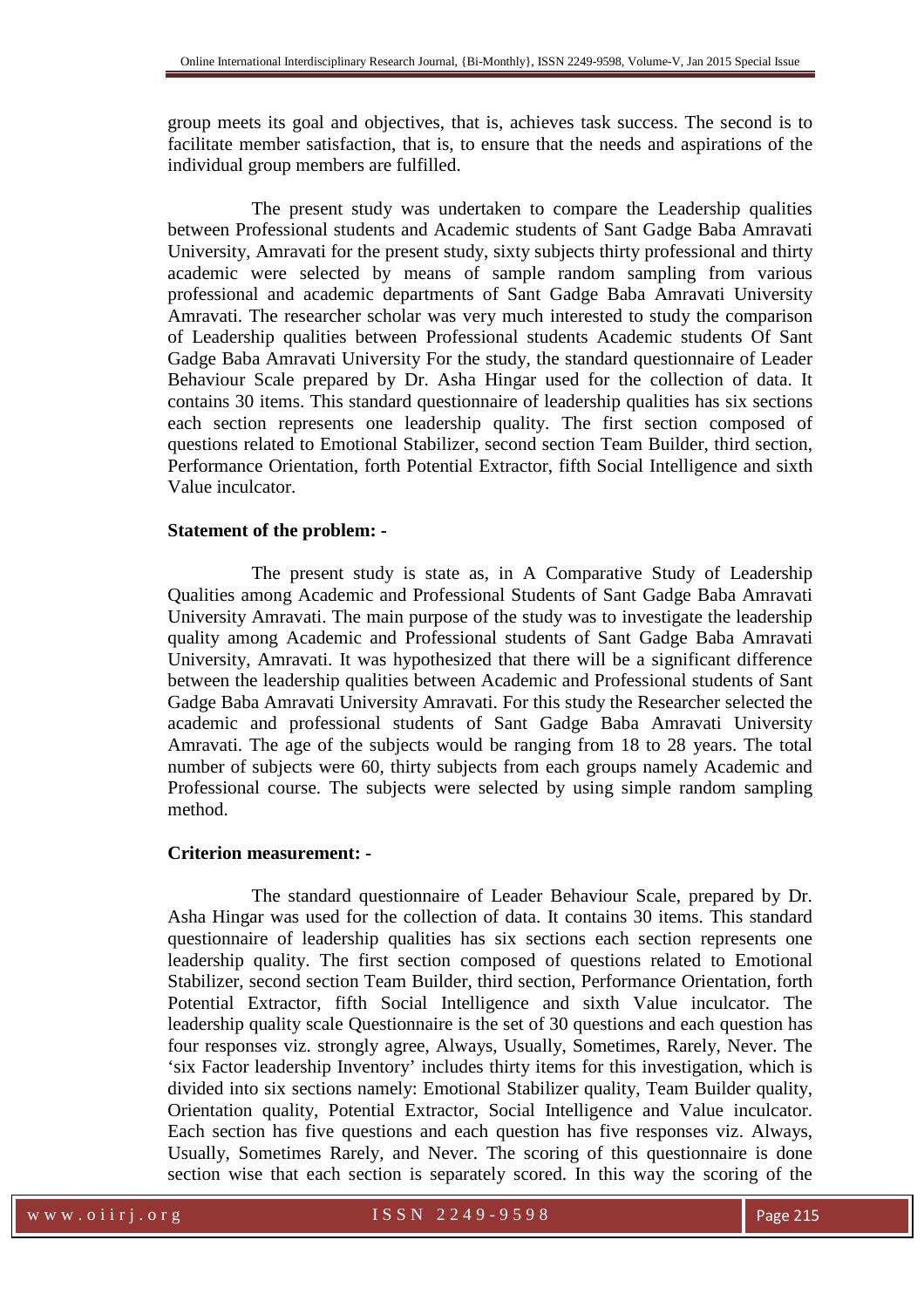subjects is to be done.

## **Analysis and Interpretation of Data: -**

The data obtained from the responses given by the subjects on each section of the leadership qualities questionnaire was marked according to the key and analyzing by using statistical technique 't' test to find out the significant difference Of Leadership Qualities Among Acedemic And Professional Students Of Sant Gadge Baba Amravati University Amravati. The data were collected from Academic and Professional Students of Sant Gadge Baba Amravati University Amravati, i.e. data was collected from 30 academic students of Arts and Science, at the same time the data was also collected from 30 professional students of different professional departments of Sant Gadge Baba Amravati University, Amravati undertaken students for the collection of data.

## **Table no.-1**

# **Team Builder Quality, Performance Orientation Quality, Social Intelligent Quality and Leadership Behaviour Quality between Professional Students and Academic Students of Sant Gadge Baba Amravati University**

| Group<br>of     | Team Builder                         |                                  | Performance<br>Orientation           |                                  | Social Intelligent                   |                                  | Leadership<br>behaviour              |                                  |
|-----------------|--------------------------------------|----------------------------------|--------------------------------------|----------------------------------|--------------------------------------|----------------------------------|--------------------------------------|----------------------------------|
| <b>Students</b> | Profes-<br>sional<br><b>Students</b> | Acad-<br>emic<br><b>Students</b> | Profes-<br>sional<br><b>Students</b> | Acad-<br>emic<br><b>Students</b> | Profes-<br>sional<br><b>Students</b> | Acad-<br>emic<br><b>Students</b> | Profes-<br>sional<br><b>Students</b> | Acad-<br>emic<br><b>Students</b> |
| Mean            | 19.3                                 | 19.16                            | 19.13                                | 18.66                            | 16.66                                | 19.53                            | 111.76                               | 112.66                           |
| S.D.            | 4.37                                 | 3.04                             | 4.53                                 | 3.99                             | 3.67                                 | 3.65                             | 18.00                                | 15.71                            |
| M.D.            | 0.13                                 |                                  | 0.47                                 |                                  | 2.87                                 |                                  | 0.9                                  |                                  |
| D.F.            | 58                                   |                                  | 58                                   |                                  | 58                                   |                                  | 58                                   |                                  |
| O.T.            | @<br>0.86                            |                                  | $\omega$<br>0.55                     |                                  | @<br>0.005                           |                                  | $\omega$<br>0.77                     |                                  |
| T.T             | $\overline{2}$                       |                                  | $\overline{2}$                       |                                  | $\overline{2}$                       |                                  | $\overline{2}$                       |                                  |

@ Not significant at 0.05 level of confidence Tabulate t.05 (58) = 2

w w w . o i i r j . o r g and the set of set of S S N 2 2 4 9 - 9 5 9 8 Page 216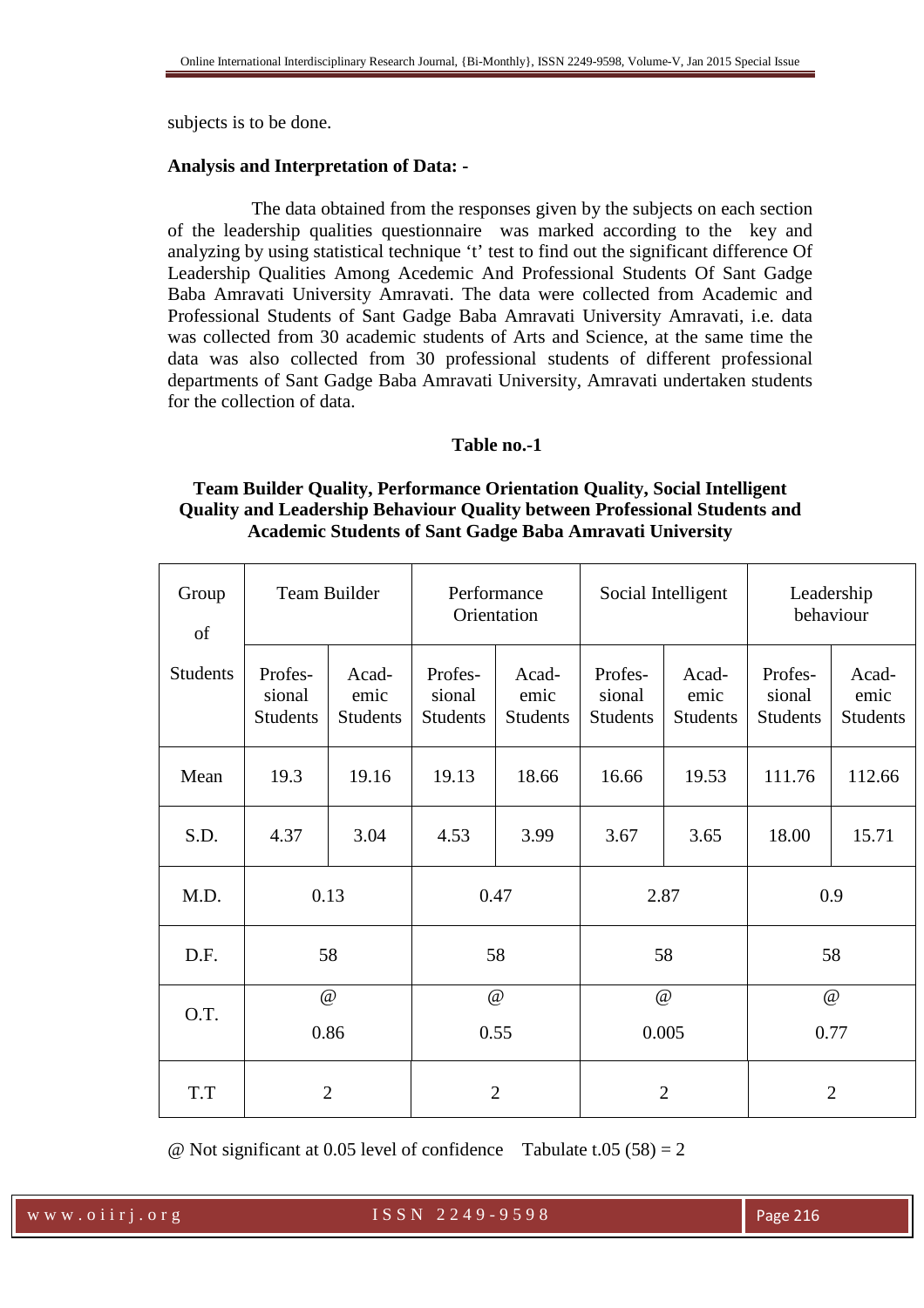## \* Significant at 0.05 level of confidence

Table no. 1 reveals that there is no significant different in between the means of professional students and academic students in Team Builder quality as the calculated t- value of 0.86 is lesser than the tabulated t- value of 2 at 0.05 level of confidence. Hence the mean difference obtained is not statistically significant. In Performance Orientation quality between professional students and academic students' Cleary reveals that mean difference value is 0.15. Therefore the calculated tvalue is obtained as 0.55, which is lesser than the tabulated t- value of 2 at .05 level of confidence for the 58 degrees of freedom, hence there is no significant mean difference is found in between the professional students and academic students.

It is learnt from the table no. 1 that there is no significant mean difference in Social Intelligent Quality between professional students and academic students, the obtained t-value of 0.005 is less than the tabulated t-value of 2, and hence statistically there is no significant mean difference in between professional students and academic students. It is understand from Leadership behaviour between professional students and academic students that the mean difference value is 0.9. Therefore the calculate tvalue is obtained as 0.77. The calculate t-value is lesser than the tabulated t-value of 2 at 0.05 level of confidence for the 58 degree of freedom, therefore statistically no significant mean difference in between professional students and academic students.



**Figure no.-1** 

Graphical Representation of Team Builder Quality, Performance Orientation Quality, Social Intelligent Quality and Leadership Behaviour Quality between Professional Students and Academic Students of Sant Gadge Baba Amravati University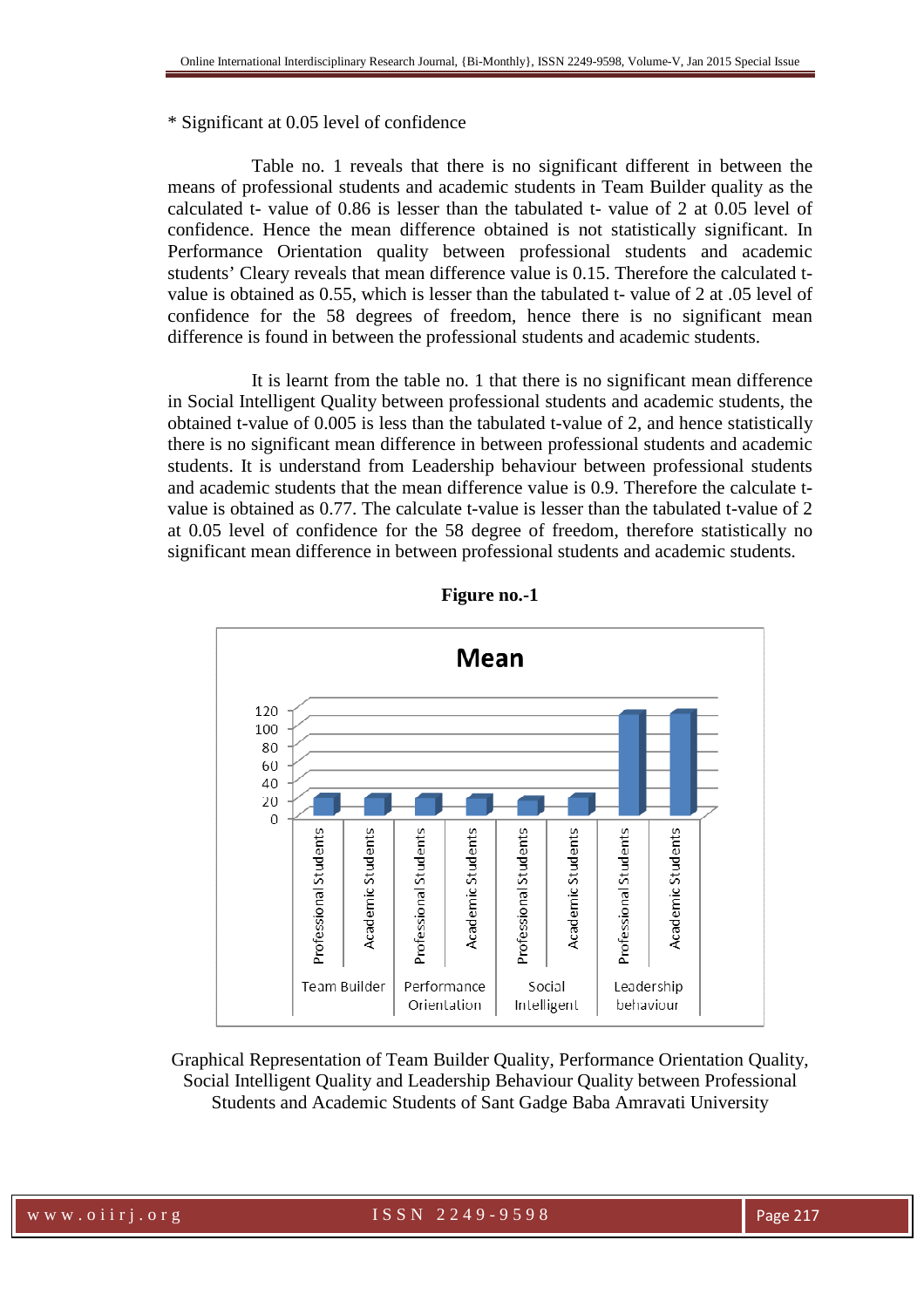#### **Discussion of Findings: -**

The findings of table revealed that there were no significant mean differences in the Leadership Qualities components namely Team Builder Quality, Performance Orientation Quality, Social Intelligent Quality and Leadership Behaviour Quality between Professional Students and Academic Students of Sant Gadge Baba Amravati University. The findings of tables showed that there is no significant different in between the means of professional students and academic students in Emotional Stabilizer quality as the calculated t- value of 0.016 is lesser than the tabulated t- value of 2 at 0.05 level of confidence. Hence the mean difference obtained is not statistically significant. The tables showed that there is no significant different in between the means of professional students and academic students in Team Builder quality as the calculated t- value of 0.86 is lesser than the tabulated t- value of 2 at 0.05 level of confidence. Hence the mean difference obtained is not statistically significant. In Performance Orientation quality between professional students and academic student's Cleary reveals that mean difference value is 0.15. Therefore the calculated t- value is obtained as 0.55, which is lesser than the tabulated t- value of 2 at .05 level of confidence for the 58 degrees of freedom, hence there is no significant mean difference is found in between the professional students and academic students.

It is learnt from the table that there is no significant mean difference in Potential Extractor quality between professional students and academic students, the obtained t-value of 0.009 is less than the tabulated t-value of 2, and hence statistically there is no significant mean difference in between professional students and academic students. It is also learnt from the table that there is no significant mean difference in Social Intelligent quality between professional students and academic students, the obtained t-value of 0.005 is less than the tabulated t-value of 2, and hence statistically there is no significant mean difference in between professional students and academic students. It is understand from Leadership behaviour between professional students and academic students that the mean difference value is 0.9. Therefore the calculate tvalue is obtained as 0.77. The calculate t-value is lesser than the tabulated t-value of 2 at 0.05 level of confidence for the 58 degree of freedom, therefore statistically no significant mean difference in between professional students and academic students.

#### **Discussion of Hypothesis: -**

In the beginning of the study it was hypothesized that there would be a significant difference between the leadership qualities between Academic and Professional Students of Sant Gadge Baba Amravati University Amravati. The finding of the study revealed that there were no significant differences in the Leadership Qualities components namely Team Builder quality, Performance Orientation quality, Social Intelligent quality and Leadership behaviour quality between Professional students and Academic students of Sant Gadge BabaAmravati University. Hence the hypothesis stated curlier is rejected.

#### **Summary: -**

The purpose of the study was investigated the leadership quality among Academic and Professional students of Sant Gadge Baba Amravati University, Amravati. For this present study the Researcher selected professional and academic

w w w . o i i r j . o r g and set of the S S N 2 2 4 9 - 9 5 9 8 Page 218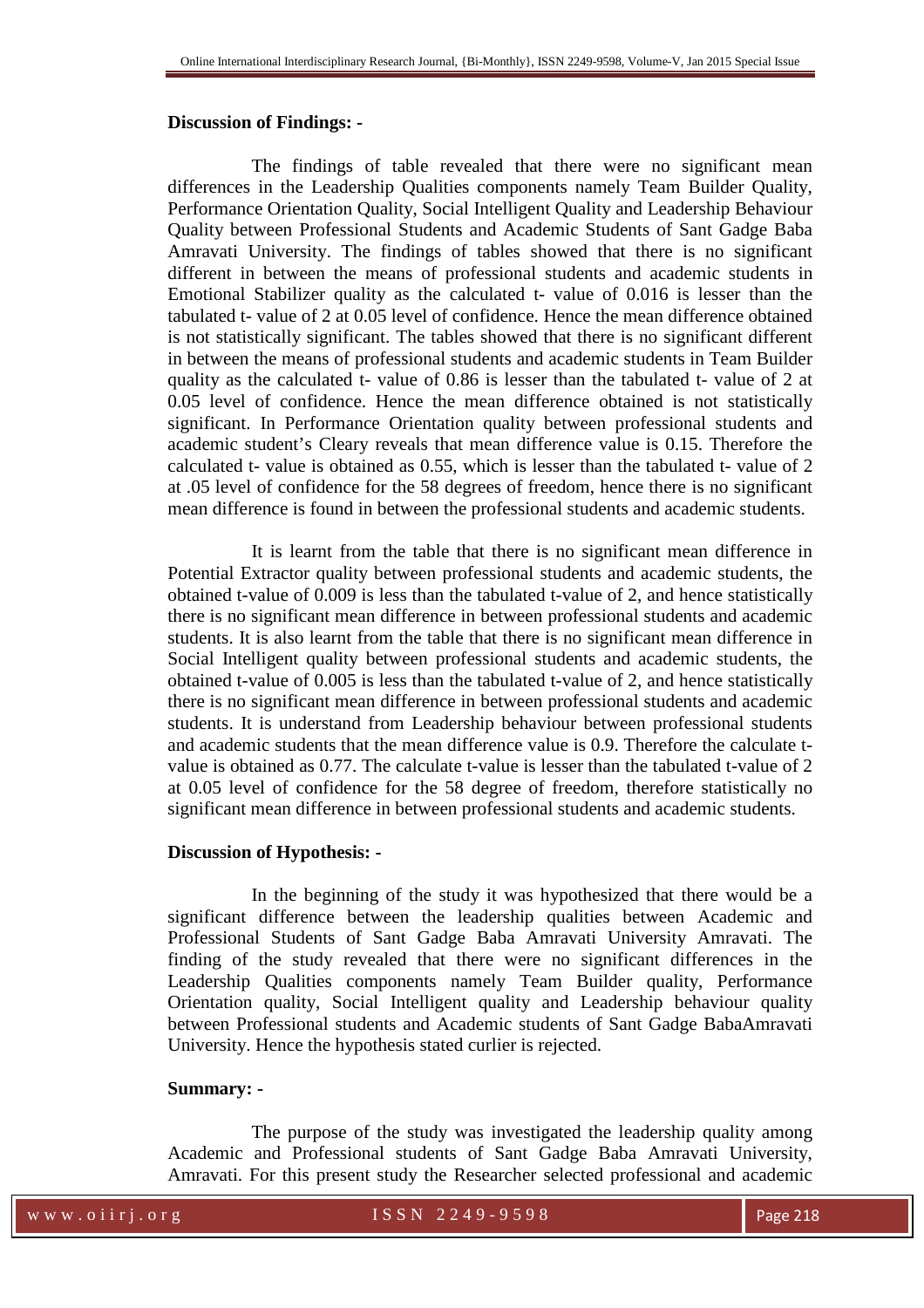students of Sant Gadge Baba Amravati University, Amravati. The player's age was ranging from 18-28years. The total numbers of subjects were 60 of both sex, thirty subjects from each groups were selected by using simple random sampling method. The data were collected by administrating the standard questionnaire of Leader Behaviour Scale prepared by Dr. Asha Hingar. It contains 30 items. This standard questionnaire of leadership qualities has six sections each section represents one leadership quality. The first section composed of questions related to Emotional Stabilizer, second section Team Builder, third section, Performance Orientation, forth Potential Extractor, fifth Social Intelligence and sixth Value inculcator.

The researcher employed the t-test to find out the mean difference between Academic and Professional students of Sant Gadge Baba Amravati University on the selected subjects. The finding of the statistical analysis revealed that there were no significant difference in selected leadership quality namely Emotional Stabilizer quality (0.016), Team Builder quality (0.86), Performance Orientation quality (0.55), Potential Extractor quality (0.009), Social Intelligent Quality (0.005), Value Inculcator quality (0.84) and Leadership behaviour (0.77) showed no significant difference at 0.05 level of confidence as these value were lesser than the tabulated 't' value of 2. The finding of the study revealed that there were no significant differences in leadership qualities among academic and professional students, hence the hypothesis stated curlier is rejected.

## **Conclusion: -**

Recognizing the limitations and on the basis of statistical result of the study the following conclusions are drawn.

- 1) The findings of the study revealed that there were no significant mean differences in of professional students and academic students in Team Builder quality.
- 2) The findings also revealed that the Leadership behaviour between professional students and academic students were no significant mean differences.
- 3) The finding of the study further revealed that the Performance Orientation quality between professional students and academic students were no significant mean differences.
- 4) The result of the study also showed that there were no significant mean difference in professional students and academic students in Social Intelligent quality.

## **References:-**

- 1. Best, A., et.al., "Doing The Dance of Culture Change: Complexity, Evidence and Leadership", Healthcare Paper, Volume: 13, Issue: 1, 2013, p. 123.
- 2. Bucher C.A. and C.R. Koenig, Foundation of Physical Education, (London: The C.V. Mosby company, St. Louis, Toronto, 1983), p. 92.
- 3. Giltinane, CL., "Leadership Styles and Theories", Nursing Standard, Volume: